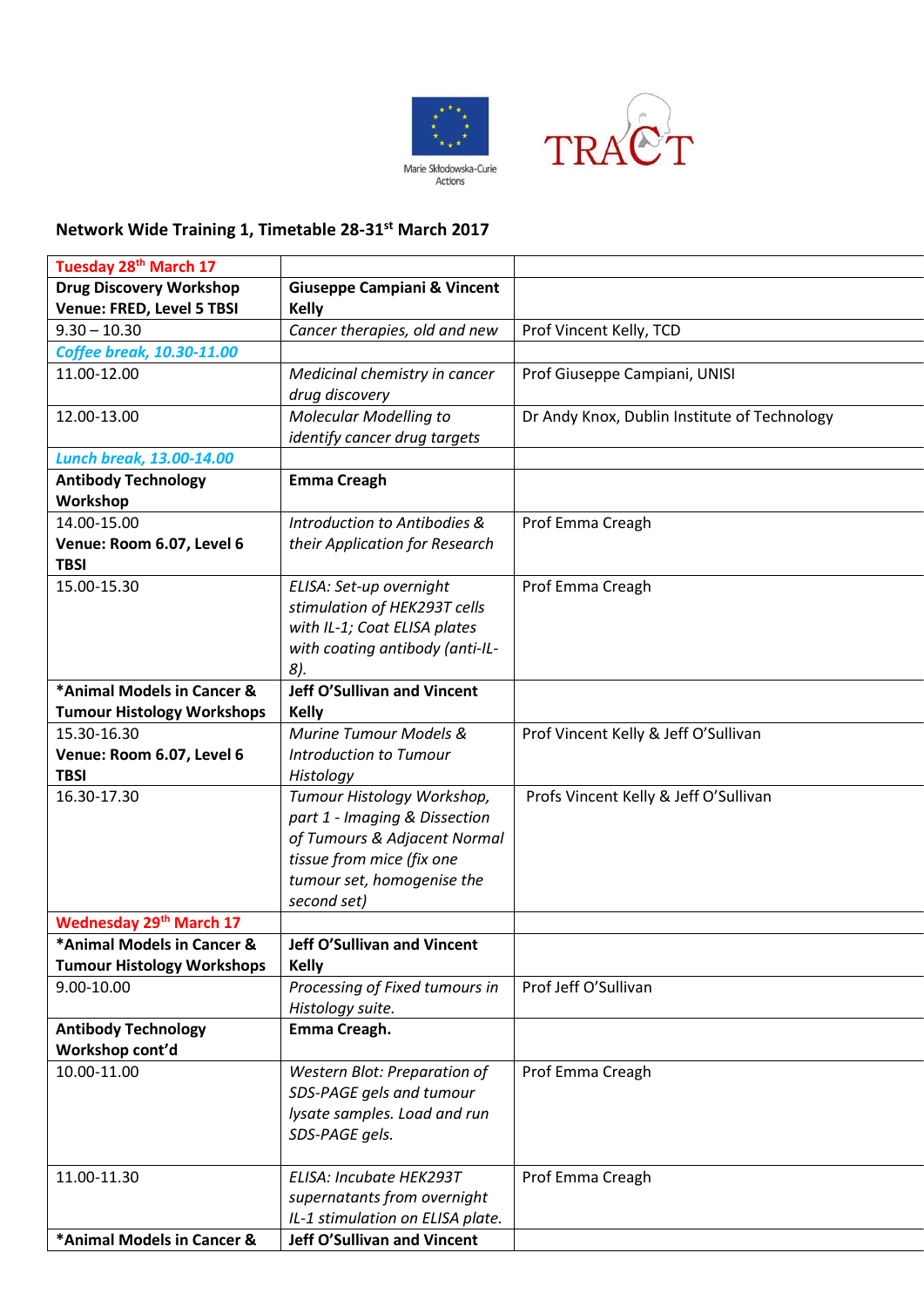| <b>Tumour Histology Workshops</b> | <b>Kelly</b>                         |                                                |
|-----------------------------------|--------------------------------------|------------------------------------------------|
| 11.30-13.00                       | ESRs will return to histology        | Prof Jeff O'Sullivan                           |
|                                   | suite (in pairs, 20 mins/pair) to    |                                                |
|                                   | embed the tissue samples             |                                                |
|                                   | (normal & tumour).                   |                                                |
| Lunch between 11.30-13.00         |                                      |                                                |
| 13.00-14.00                       | Western Blot: Transfer SDS-          | Prof Emma Creagh                               |
|                                   | PAGE gels to                         |                                                |
|                                   | nitrocellulose/PVDF                  |                                                |
|                                   | membrane.                            |                                                |
| 14.00-14.30                       | ELISA: Wash plates & incubate        | Prof Emma Creagh                               |
|                                   | with IL-8 detection antibody         |                                                |
|                                   | $(1h)$ .                             |                                                |
| <b>Coffee break, 14.30-15.00</b>  |                                      |                                                |
| 15.00-16.00                       | <b>Western Blot: Block</b>           | Prof Emma Creagh                               |
|                                   | membranes (1 h in 5% NFDM)           |                                                |
|                                   | before overnight incubation          |                                                |
|                                   | with primary antibody.               |                                                |
|                                   |                                      |                                                |
| 16.00-17.00                       | Develop IL-8 ELISA and read          | Prof Emma Creagh                               |
|                                   | plates (save raw data for            |                                                |
|                                   | graphing & analysis in report).      |                                                |
| Thursday 30th March 17            |                                      |                                                |
| <b>Antibody Technology</b>        | Emma Creagh.                         |                                                |
| Workshop cont'd                   |                                      |                                                |
| 9.00-10.00                        | Western Blot: Wash                   | Prof Emma Creagh                               |
|                                   | membranes and Incubate with          |                                                |
|                                   | secondary antibody (1h @RT).         |                                                |
|                                   |                                      |                                                |
| *Animal Models in Cancer &        |                                      |                                                |
| <b>Tumour Histology Workshops</b> |                                      |                                                |
| 10.00-11.00                       | Cut FFPE sections and H&E            | Prof Jeff O'Sullivan                           |
| <b>Antibody Technology</b>        | stain.<br>Emma Creagh.               |                                                |
| Workshop cont'd                   |                                      |                                                |
| 11.00-12.00                       | Wash membranes and Develop           | Prof Emma Creagh                               |
|                                   | blots (save images for report).      |                                                |
| Lunch 12.00-1400                  |                                      |                                                |
| *Animal Models in Cancer &        |                                      |                                                |
| <b>Tumour Histology Workshops</b> |                                      |                                                |
| 14.00-16.00                       | Examine H&E stained tissues,         | Profs Vincent Kelly & Jeff O'Sullivan          |
|                                   | save representative images of        |                                                |
|                                   | tissue histology.                    |                                                |
|                                   |                                      |                                                |
| 16.00-17.00                       | Review session on each of the        | Profs Jeff O'Sullivan & Vincent Kelly          |
|                                   | techniques, prepare figures for      |                                                |
|                                   | reports.                             |                                                |
|                                   |                                      |                                                |
| Friday 31st March 17              |                                      |                                                |
| <b>Biomarker Discovery</b>        | Jeff O'Sullivan                      |                                                |
| Workshop                          |                                      |                                                |
| Venue: FRED, Level 5 TBSI         |                                      |                                                |
| 9.00-9.45                         | Development of commercial in-        | Dr Isabel Vega Carrascal, Product Development  |
|                                   | vitro diagnostic tests               | Manager, DiaSorin Ireland.                     |
| 9.45-10.30                        | <b>Bioinformatics Approaches for</b> | Dr Karsten Hokamp, SFI Bioinformatics Research |
|                                   | <b>Biomarker Discovery</b>           | Officer, TCD.                                  |